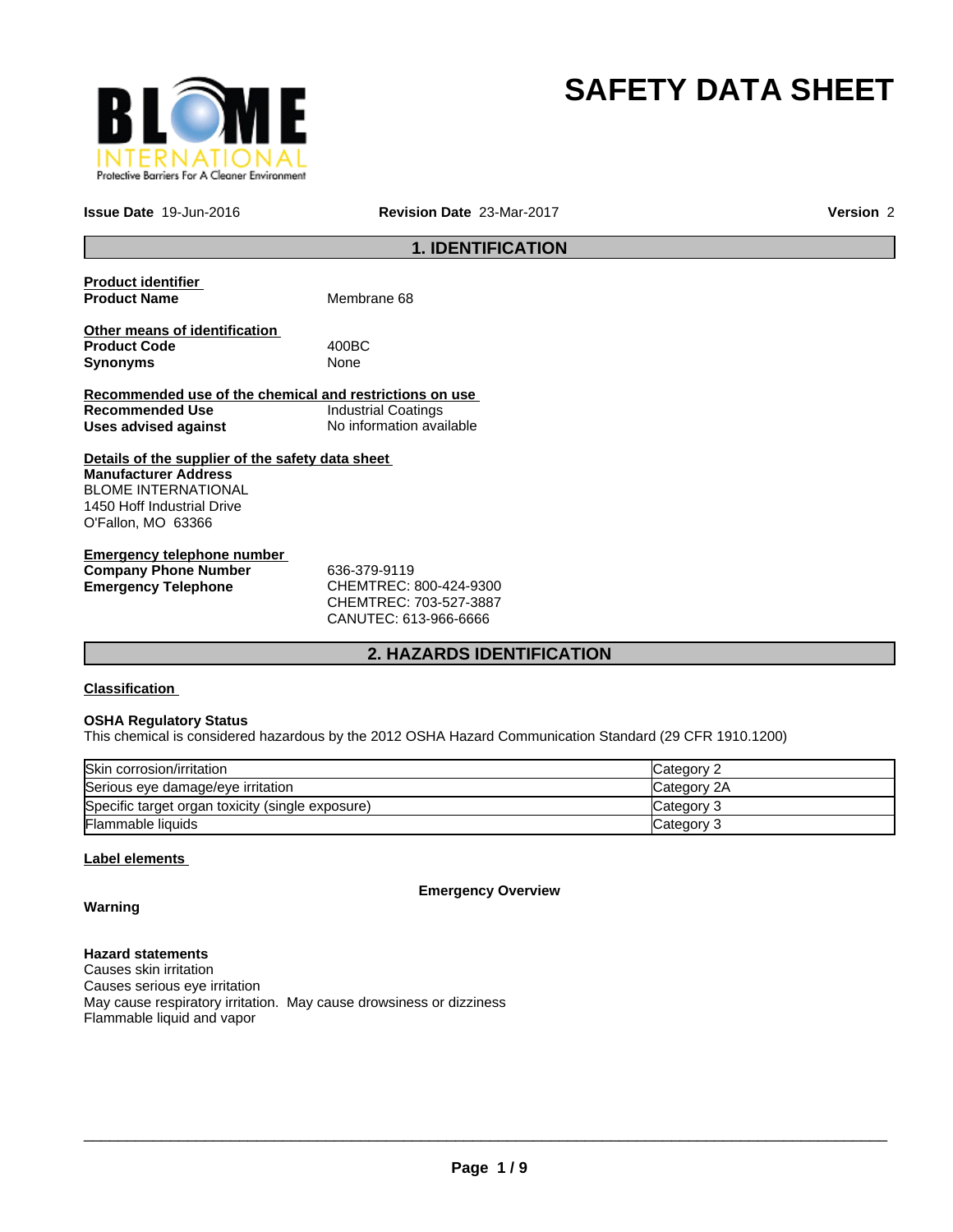

**Appearance** viscous **Physical state** liquid **Odor** Solvent

 $\overline{\phantom{a}}$  ,  $\overline{\phantom{a}}$  ,  $\overline{\phantom{a}}$  ,  $\overline{\phantom{a}}$  ,  $\overline{\phantom{a}}$  ,  $\overline{\phantom{a}}$  ,  $\overline{\phantom{a}}$  ,  $\overline{\phantom{a}}$  ,  $\overline{\phantom{a}}$  ,  $\overline{\phantom{a}}$  ,  $\overline{\phantom{a}}$  ,  $\overline{\phantom{a}}$  ,  $\overline{\phantom{a}}$  ,  $\overline{\phantom{a}}$  ,  $\overline{\phantom{a}}$  ,  $\overline{\phantom{a}}$ 

# **Precautionary Statements - Prevention**

Wash face, hands and any exposed skin thoroughly after handling Wear protective gloves/protective clothing/eye protection/face protection Avoid breathing dust/fume/gas/mist/vapors/spray Use only outdoors or in a well-ventilated area Keep away from heat/sparks/open flames/hot surfaces. - No smoking Keep container tightly closed Ground/bond container and receiving equipment Use explosion-proof electrical/ ventilating / lighting/ mixing / equipment Use only non-sparking tools Take precautionary measures against static discharge

# **Precautionary Statements - Response**

IF IN EYES: Rinse cautiously with water for several minutes. Remove contact lenses, if present and easy to do. Continue rinsing If eye irritation persists: Get medical advice/attention If skin irritation occurs: Get medical advice/attention IF ON SKIN (or hair): Remove/Take off immediately all contaminated clothing. Rinse skin with water/shower Wash contaminated clothing before reuse IF INHALED: Remove victim to fresh air and keep at rest in a position comfortable for breathing Call a POISON CENTER or doctor/physician if you feel unwell In case of fire: Use CO2, dry chemical, or foam for extinction

# **Precautionary Statements - Storage**

Store in a well-ventilated place. Keep container tightly closed Store locked up Keep cool

# **Precautionary Statements - Disposal**

Dispose of contents/container to an approved waste disposal plant

# **Hazards not otherwise classified (HNOC)**

Not applicable

#### **Other Information**

May be harmful in contact with skin. Harmful to aquatic life with long lasting effects. Harmful to aquatic life.

#### **Unknown acute toxicity**

24.67952% of the mixture consists of ingredient(s) of unknown toxicity

# **3. COMPOSITION/INFORMATION ON INGREDIENTS**

#### **Substance**

Not applicable

#### **Mixture**

| <b>Chemical Name</b> | <b>CAS No</b>                 | ht-%<br>.<br>- Weigh        |
|----------------------|-------------------------------|-----------------------------|
| Asphalt i            | 00F<br>8052-42-               | - 85<br>$\sim$ $\sim$<br>ບບ |
| ∟imestone            | $\sim$ $\sim$<br>1947<br>-65- | 30<br>$\sim$<br>U           |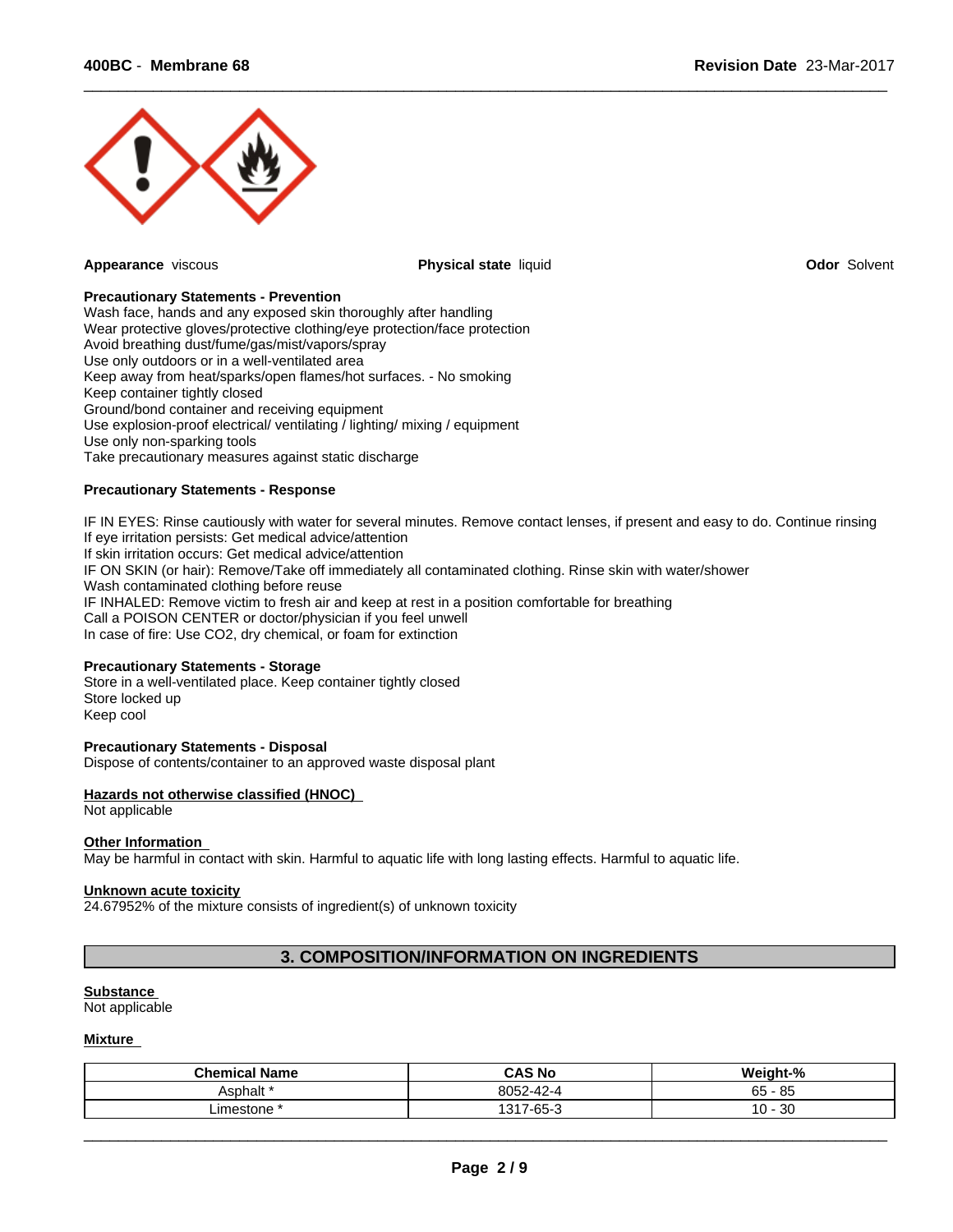| Solvent naphtha,<br>petroleum, medium aliphatic * | $.742 - 88 - 7$<br>64 | ιu |
|---------------------------------------------------|-----------------------|----|
| . earth '<br>ullers                               | 1 O T                 |    |
| iulose<br>ا ا ت                                   | 9004-:<br>34-f        |    |

 $\overline{\phantom{a}}$  ,  $\overline{\phantom{a}}$  ,  $\overline{\phantom{a}}$  ,  $\overline{\phantom{a}}$  ,  $\overline{\phantom{a}}$  ,  $\overline{\phantom{a}}$  ,  $\overline{\phantom{a}}$  ,  $\overline{\phantom{a}}$  ,  $\overline{\phantom{a}}$  ,  $\overline{\phantom{a}}$  ,  $\overline{\phantom{a}}$  ,  $\overline{\phantom{a}}$  ,  $\overline{\phantom{a}}$  ,  $\overline{\phantom{a}}$  ,  $\overline{\phantom{a}}$  ,  $\overline{\phantom{a}}$ 

\*The exact percentage (concentration) of composition has been withheld as a trade secret.

# **4. FIRST AID MEASURES**

#### **Description of first aid measures**

| <b>General advice</b>                                                      | In case of accident or unwellness, seek medical advice immediately (show directions for<br>use or safety data sheet if possible). If symptoms persist, call a physician.                                                     |
|----------------------------------------------------------------------------|------------------------------------------------------------------------------------------------------------------------------------------------------------------------------------------------------------------------------|
| Eye contact                                                                | Keep eye wide open while rinsing. Immediately flush with plenty of water. After initial<br>flushing, remove any contact lenses and continue flushing for at least 15 minutes. If<br>symptoms persist, call a physician.      |
| <b>Skin contact</b>                                                        | Wash off immediately with soap and plenty of water while removing all contaminated<br>clothes and shoes. If symptoms persist, call a physician. Wash contaminated clothing<br>before reuse.                                  |
| <b>Inhalation</b>                                                          | Remove to fresh air. If breathing is irregular or stopped, administer artificial respiration.<br>Avoid direct contact with skin. Use barrier to give mouth-to-mouth resuscitation. If<br>symptoms persist, call a physician. |
| Ingestion                                                                  | Call a physician or poison control center immediately. Do not induce vomiting without<br>medical advice. Rinse mouth. Never give anything by mouth to an unconscious person.                                                 |
| Self-protection of the first aider                                         | Remove all sources of ignition. Use personal protective equipment as required.                                                                                                                                               |
| Most important symptoms and effects, both acute and delayed                |                                                                                                                                                                                                                              |
| <b>Symptoms</b>                                                            | May cause redness and tearing of the eyes. Coughing and/ or wheezing. May cause skin<br>irritation. Drowsiness. Dizziness.                                                                                                   |
| Indication of any immediate medical attention and special treatment needed |                                                                                                                                                                                                                              |
| Note to physicians                                                         | Treat symptomatically.                                                                                                                                                                                                       |

# **Suitable extinguishing media**

Use extinguishing measures that are appropriate to local circumstances and the surrounding environment. Dry chemical, CO2, sand, earth, water spray or regular foam.

**5. FIRE-FIGHTING MEASURES**

**Unsuitable extinguishing media** Do not use a solid water stream as it may scatter and spread fire.

#### **Specific hazards arising from the chemical**

Flammable. Thermal decomposition can lead to release of irritating and toxic gases and vapors.

#### **Explosion data Sensitivity to Mechanical Impact** None. **Sensitivity to Static Discharge** None.

#### **Protective equipment and precautions for firefighters**

As in any fire, wear self-contained breathing apparatus pressure-demand, MSHA/NIOSH (approved or equivalent) and full protective gear.

# **6. ACCIDENTAL RELEASE MEASURES**

# **Personal precautions, protective equipment and emergency procedures**

**Personal precautions** Remove all sources of ignition. Evacuate personnel to safe areas. Ensure adequate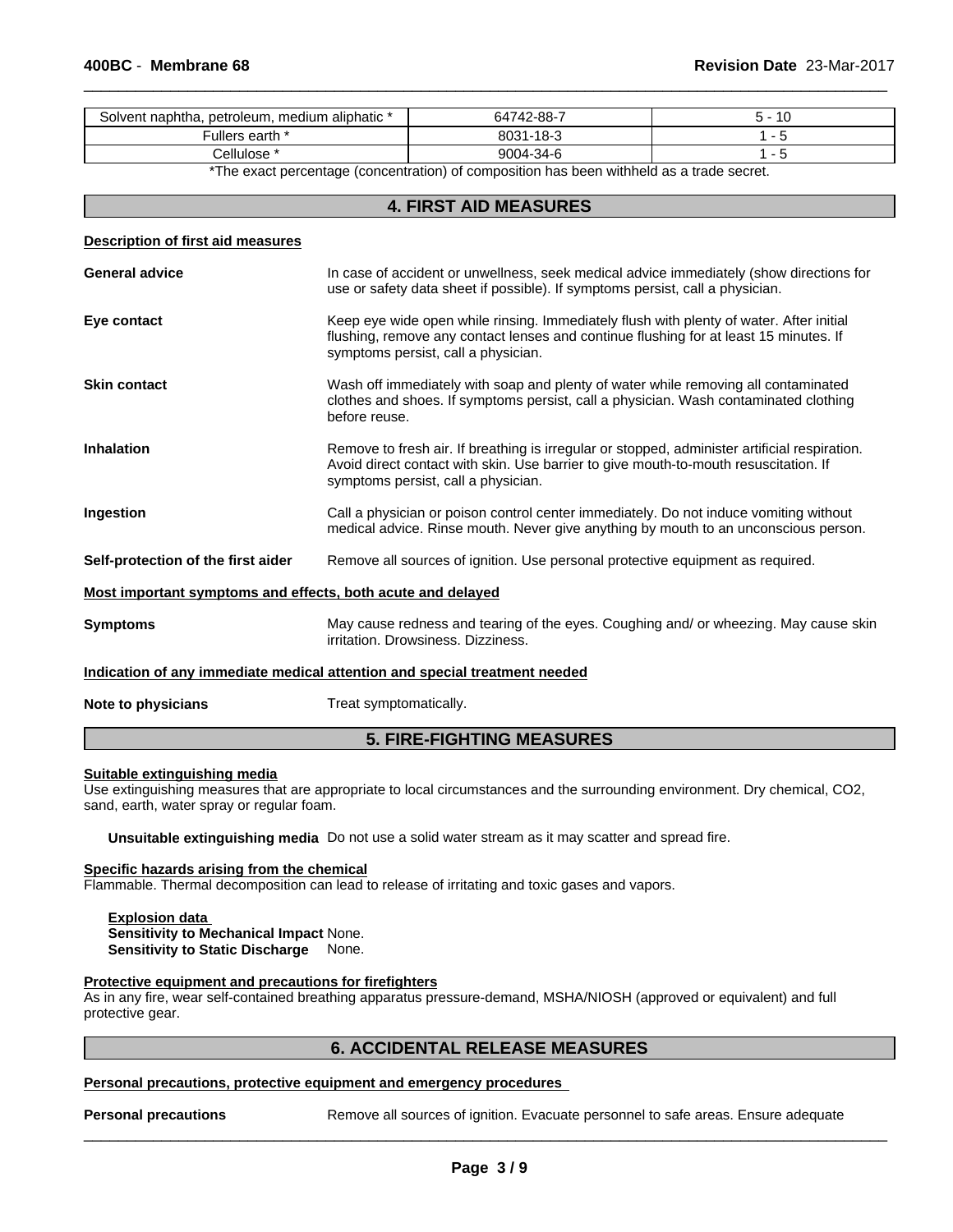ventilation, especially in confined areas. Use personal protective equipment as required. **Environmental precautions Environmental precautions** Prevent further leakage or spillage if safe to do so. Prevent product from entering drains. Do not flush into surface water or sanitary sewer system. **Methods and material for containment and cleaning up Methods for containment** Prevent further leakage or spillage if safe to do so. **Methods for cleaning up** Dam up. Soak up with inert absorbent material (e.g. sand, silica gel, acid binder, universal binder, sawdust). Pick up and transfer to properly labeled containers. **7. HANDLING AND STORAGE Precautions for safe handling Advice on safe handling** Ensure adequate ventilation, especially in confined areas. Keep away from heat, sparks, flame and other sources of ignition (i.e., pilot lights, electric motors and static electricity). Take precautionary measures against static discharges. Use spark-proof tools and explosion-proof equipment. All equipment used when handling the product must be grounded. **Conditions for safe storage, including any incompatibilities**

 $\overline{\phantom{a}}$  ,  $\overline{\phantom{a}}$  ,  $\overline{\phantom{a}}$  ,  $\overline{\phantom{a}}$  ,  $\overline{\phantom{a}}$  ,  $\overline{\phantom{a}}$  ,  $\overline{\phantom{a}}$  ,  $\overline{\phantom{a}}$  ,  $\overline{\phantom{a}}$  ,  $\overline{\phantom{a}}$  ,  $\overline{\phantom{a}}$  ,  $\overline{\phantom{a}}$  ,  $\overline{\phantom{a}}$  ,  $\overline{\phantom{a}}$  ,  $\overline{\phantom{a}}$  ,  $\overline{\phantom{a}}$ 

**Storage Conditions** Keep tightly closed in a dry and cool place. Keep in properly labeled containers. Keep away from heat, sparks, flame and other sources of ignition (i.e., pilot lights, electric motors and static electricity).

#### **Incompatible materials** Strong oxidizing agents. Strong acids. Strong bases.

# **8. EXPOSURE CONTROLS/PERSONAL PROTECTION**

# **Control parameters**

# **Exposure Guidelines** .

| <b>Chemical Name</b>                                          | <b>ACGIH TLV</b>                                                               | <b>OSHA PEL</b>                                                                    | <b>NIOSH IDLH</b>                                                                                |
|---------------------------------------------------------------|--------------------------------------------------------------------------------|------------------------------------------------------------------------------------|--------------------------------------------------------------------------------------------------|
| Asphalt<br>8052-42-4                                          | TWA: 0.5 mg/m <sup>3</sup> benzene soluble<br>aerosol fume, inhalable fraction |                                                                                    | Ceiling: $5 \text{ mg/m}^3$ fume 15 min                                                          |
| Limestone<br>1317-65-3                                        |                                                                                | TWA: $15 \text{ mg/m}^3$ total dust<br>TWA: $5 \text{ mg/m}^3$ respirable fraction | TWA: $10 \text{ mg/m}^3$ total dust<br>TWA: $5 \text{ mg/m}^3$ respirable dust                   |
| Solvent naphtha, petroleum,<br>medium aliphatic<br>64742-88-7 |                                                                                | TWA: 500 ppm<br>TWA: 2900 mg/m <sup>3</sup>                                        |                                                                                                  |
| Cellulose<br>9004-34-6                                        | TWA: $10 \text{ mg/m}^3$                                                       | TWA: 15 $mg/m3$ total dust<br>TWA: 5 $mq/m3$ respirable fraction                   | TWA: $10 \text{ mg/m}^3$ total dust<br>TWA: $5 \text{ mg/m}^3$ respirable dust<br>TWA: 1 $ma/m3$ |

*NIOSH IDLH Immediately Dangerous to Life or Health*

#### **Appropriate engineering controls**

| <b>Engineering Controls</b> | Showers              |  |
|-----------------------------|----------------------|--|
|                             | Eyewash stations     |  |
|                             | Ventilation systems. |  |

# **Individual protection measures, such as personal protective equipment**

| <b>Eye/face protection</b>    | Wear safety glasses with side shields (or goggles).                               |
|-------------------------------|-----------------------------------------------------------------------------------|
| Skin and body protection      | Wear protective gloves and protective clothing.                                   |
| <b>Respiratory protection</b> | If exposure limits are exceeded or irritation is experienced, NIOSH/MSHA approved |
|                               |                                                                                   |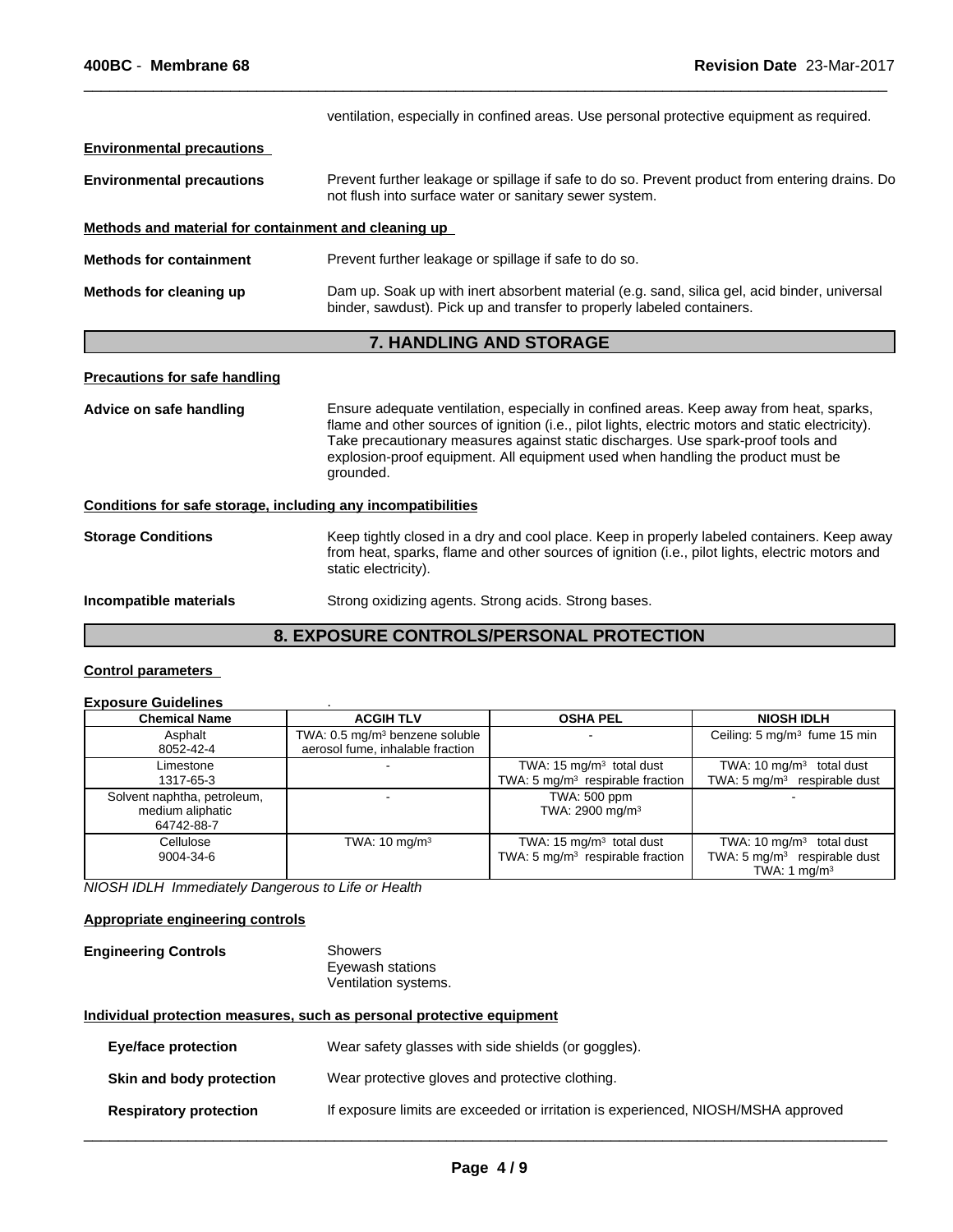respiratory protection should be worn. Positive-pressure supplied air respirators may be required for high airborne contaminant concentrations. Respiratory protection must be provided in accordance with current local regulations.

 $\overline{\phantom{a}}$  ,  $\overline{\phantom{a}}$  ,  $\overline{\phantom{a}}$  ,  $\overline{\phantom{a}}$  ,  $\overline{\phantom{a}}$  ,  $\overline{\phantom{a}}$  ,  $\overline{\phantom{a}}$  ,  $\overline{\phantom{a}}$  ,  $\overline{\phantom{a}}$  ,  $\overline{\phantom{a}}$  ,  $\overline{\phantom{a}}$  ,  $\overline{\phantom{a}}$  ,  $\overline{\phantom{a}}$  ,  $\overline{\phantom{a}}$  ,  $\overline{\phantom{a}}$  ,  $\overline{\phantom{a}}$ 

**General Hygiene Considerations** When using do not eat, drink or smoke. Regular cleaning of equipment, work area and clothing is recommended.

# **9. PHYSICAL AND CHEMICAL PROPERTIES**

# **Information on basic physical and chemical properties**

| <b>Physical state</b>            | liquid                              |                                  |                          |
|----------------------------------|-------------------------------------|----------------------------------|--------------------------|
| Appearance                       | viscous                             | Odor                             | Solvent                  |
| Color                            | black                               | <b>Odor threshold</b>            | No information available |
| <b>Property</b>                  | <b>Values</b>                       | Remarks • Method                 |                          |
| рH                               | No information available            |                                  |                          |
| Melting point / freezing point   | No information available            |                                  |                          |
| Boiling point / boiling range    | > 150 °C / 302 °F                   |                                  |                          |
| <b>Flash point</b>               | 42 °C / 108 °F                      | Pensky-Martens Closed Cup (PMCC) |                          |
| <b>Evaporation rate</b>          | No information available            |                                  |                          |
| <b>Flammability (solid, gas)</b> | No information available            |                                  |                          |
| <b>Flammability Limit in Air</b> |                                     |                                  |                          |
| <b>Upper flammability limit:</b> | 6                                   |                                  |                          |
| Lower flammability limit:        |                                     |                                  |                          |
| Vapor pressure                   | No information available            |                                  |                          |
| <b>Vapor density</b>             | 3.6                                 |                                  |                          |
| <b>Relative density</b>          | 1.16                                |                                  |                          |
| <b>Water solubility</b>          | Insoluble in water                  |                                  |                          |
| Solubility in other solvents     | No information available            |                                  |                          |
| <b>Partition coefficient</b>     | No information available            |                                  |                          |
| <b>Autoignition temperature</b>  | >250 °C / 482 °F                    |                                  |                          |
| <b>Decomposition temperature</b> | No information available            |                                  |                          |
| <b>Kinematic viscosity</b>       | $> 100$ mm2/s                       | @ 40 °C                          |                          |
| <b>Dynamic viscosity</b>         | No information available            |                                  |                          |
| <b>Explosive properties</b>      | Not an explosive                    |                                  |                          |
| <b>Oxidizing properties</b>      | Not applicable                      |                                  |                          |
| <b>Other Information</b>         |                                     |                                  |                          |
| <b>Softening point</b>           | No information available            |                                  |                          |
| <b>Molecular weight</b>          | No information available            |                                  |                          |
| <b>VOC Content (%)</b>           | 58 g/L                              |                                  |                          |
| <b>Density</b>                   | No information available            |                                  |                          |
| <b>Bulk density</b>              | No information available            |                                  |                          |
|                                  | <b>10. STABILITY AND REACTIVITY</b> |                                  |                          |

**Reactivity**  No data available

**Chemical stability** Stable under recommended storage conditions. **Possibility of Hazardous Reactions** None under normal processing. **Conditions to avoid** Heat, flames and sparks. **Incompatible materials** Strong oxidizing agents. Strong acids. Strong bases. **Hazardous Decomposition Products** Thermal decomposition can lead to release of irritating and toxic gases and vapors.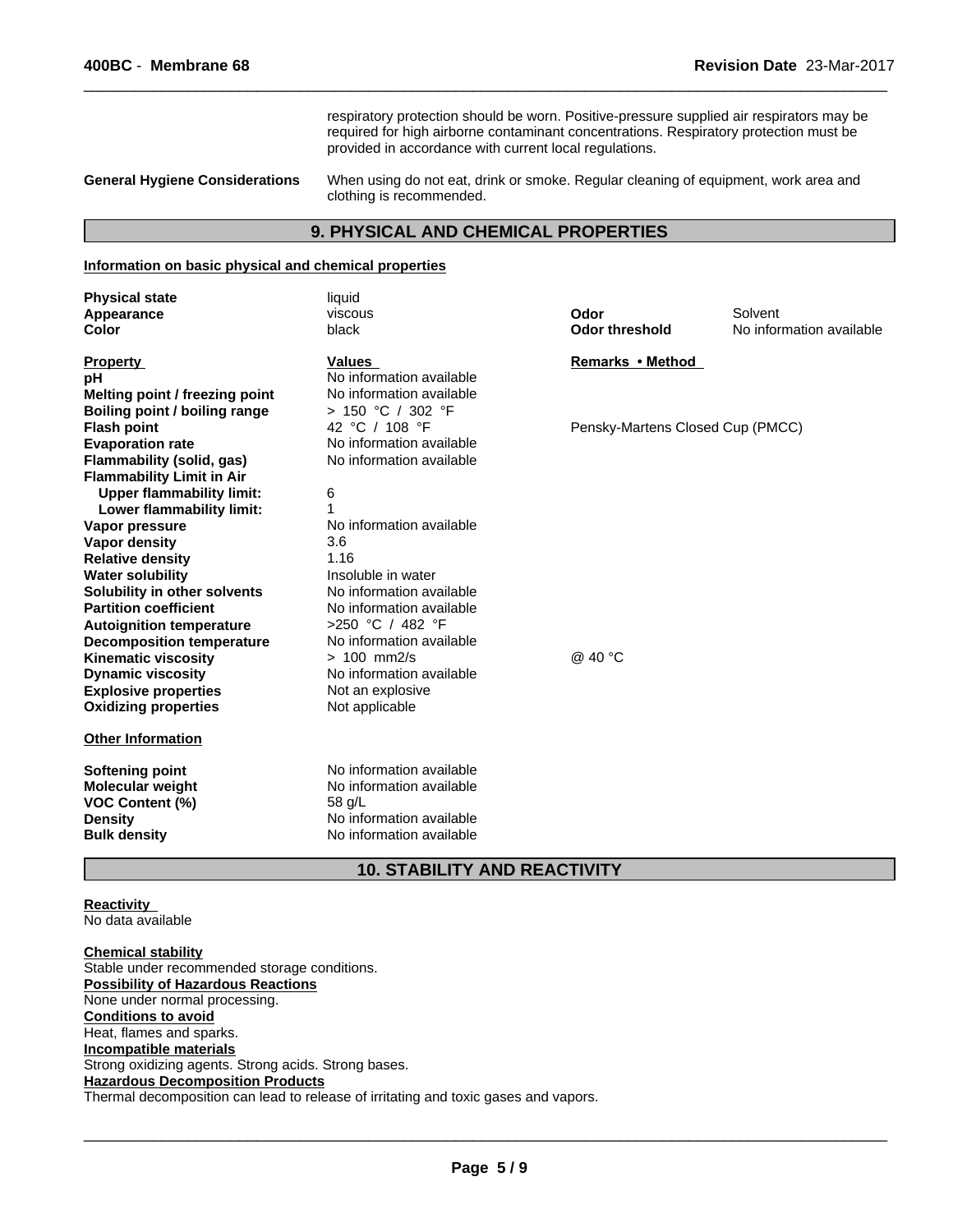# **11. TOXICOLOGICAL INFORMATION**

 $\overline{\phantom{a}}$  ,  $\overline{\phantom{a}}$  ,  $\overline{\phantom{a}}$  ,  $\overline{\phantom{a}}$  ,  $\overline{\phantom{a}}$  ,  $\overline{\phantom{a}}$  ,  $\overline{\phantom{a}}$  ,  $\overline{\phantom{a}}$  ,  $\overline{\phantom{a}}$  ,  $\overline{\phantom{a}}$  ,  $\overline{\phantom{a}}$  ,  $\overline{\phantom{a}}$  ,  $\overline{\phantom{a}}$  ,  $\overline{\phantom{a}}$  ,  $\overline{\phantom{a}}$  ,  $\overline{\phantom{a}}$ 

# **Information on likely routes of exposure**

#### **Product Information**

| <b>Inhalation</b>   | May cause irritation of respiratory tract. May cause drowsiness or dizziness. |
|---------------------|-------------------------------------------------------------------------------|
| Eye contact         | Irritating to eyes.                                                           |
| <b>Skin contact</b> | Irritating to skin.                                                           |
| Ingestion           | Based on available data, the classification criteria are not met.             |

| <b>Chemical Name</b>                                          | Oral LD50            | Dermal LD50             | <b>Inhalation LC50</b>               |
|---------------------------------------------------------------|----------------------|-------------------------|--------------------------------------|
| Asphalt<br>8052-42-4                                          | $>$ 5000 mg/kg (Rat) | $>$ 2000 mg/kg (Rabbit) | $\sim$                               |
| Solvent naphtha, petroleum,<br>medium aliphatic<br>64742-88-7 | $>$ 5000 mg/kg (Rat) | $=$ 3000 mg/kg (Rabbit) | > 5.28 mg/L (Rat) 4 h                |
| <b>Cellulose</b><br>  9004-34-6                               | $>$ 5 g/kg (Rat)     | $> 2$ g/kg (Rabbit)     | $>$ 5800 mg/m <sup>3</sup> (Rat) 4 h |

### **Information on toxicological effects**

**Symptoms** May cause redness and tearing of the eyes. Coughing and/ or wheezing. May cause skin irritation. Vapors may cause drowsiness and dizziness.

# **Delayed and immediate effects as well as chronic effects from short and long-term exposure**

| <b>Sensitization</b>                                                                                                                                                                           |                                                                                                                                                                                                                                                                                                                                                                                                                                           | Based on available data, the classification criteria are not met. |                                                                                          |             |  |
|------------------------------------------------------------------------------------------------------------------------------------------------------------------------------------------------|-------------------------------------------------------------------------------------------------------------------------------------------------------------------------------------------------------------------------------------------------------------------------------------------------------------------------------------------------------------------------------------------------------------------------------------------|-------------------------------------------------------------------|------------------------------------------------------------------------------------------|-------------|--|
| Germ cell mutagenicity<br>Carcinogenicity                                                                                                                                                      |                                                                                                                                                                                                                                                                                                                                                                                                                                           | Based on available data, the classification criteria are not met. | The table below indicates whether each agency has listed any ingredient as a carcinogen. |             |  |
| <b>Chemical Name</b>                                                                                                                                                                           | <b>ACGIH</b>                                                                                                                                                                                                                                                                                                                                                                                                                              | <b>IARC</b>                                                       | <b>NTP</b>                                                                               | <b>OSHA</b> |  |
| Asphalt<br>8052-42-4                                                                                                                                                                           |                                                                                                                                                                                                                                                                                                                                                                                                                                           | Group 2B                                                          |                                                                                          | X           |  |
| Cellulose<br>9004-34-6                                                                                                                                                                         |                                                                                                                                                                                                                                                                                                                                                                                                                                           | Group 1                                                           | Known                                                                                    | X           |  |
| Group 2B - Possibly Carcinogenic to Humans<br>Group 1 - Carcinogenic to Humans<br>NTP (National Toxicology Program)<br>Known - Known Carcinogen<br>X - Present<br><b>Reproductive toxicity</b> | OSHA (Occupational Safety and Health Administration of the US Department of Labor)                                                                                                                                                                                                                                                                                                                                                        |                                                                   |                                                                                          |             |  |
| <b>STOT - single exposure</b><br><b>STOT - repeated exposure</b><br><b>Chronic toxicity</b><br><b>Target Organ Effects</b><br><b>Aspiration hazard</b>                                         | Based on available data, the classification criteria are not met.<br>Target Organs. Respiratory system. Eyes. Skin. Central nervous system.<br>Based on available data, the classification criteria are not met.<br>May cause adverse effects on the bone marrow and blood-forming system.<br>Eyes, Respiratory system, Skin, blood, Central nervous system, kidney.<br>Based on available data, the classification criteria are not met. |                                                                   |                                                                                          |             |  |
| <b>Numerical measures of toxicity - Product Information</b>                                                                                                                                    |                                                                                                                                                                                                                                                                                                                                                                                                                                           |                                                                   |                                                                                          |             |  |
| The following values are calculated based on chapter 3.1 of the GHS document.<br>A TE  ! / _ . _ I\                                                                                            | $E$ $\Omega E \Omega$ $\Omega \Omega$ make                                                                                                                                                                                                                                                                                                                                                                                                |                                                                   |                                                                                          |             |  |

| ATEmix (oral)                 | 5,252.00 mg/kg |
|-------------------------------|----------------|
| <b>ATEmix (dermal)</b>        | 2,573.00 mg/kg |
| ATEmix (inhalation-dust/mist) | 67.40 ma/l     |

# **12. ECOLOGICAL INFORMATION**

# **Ecotoxicity**

Harmful to aquatic life with long lasting effects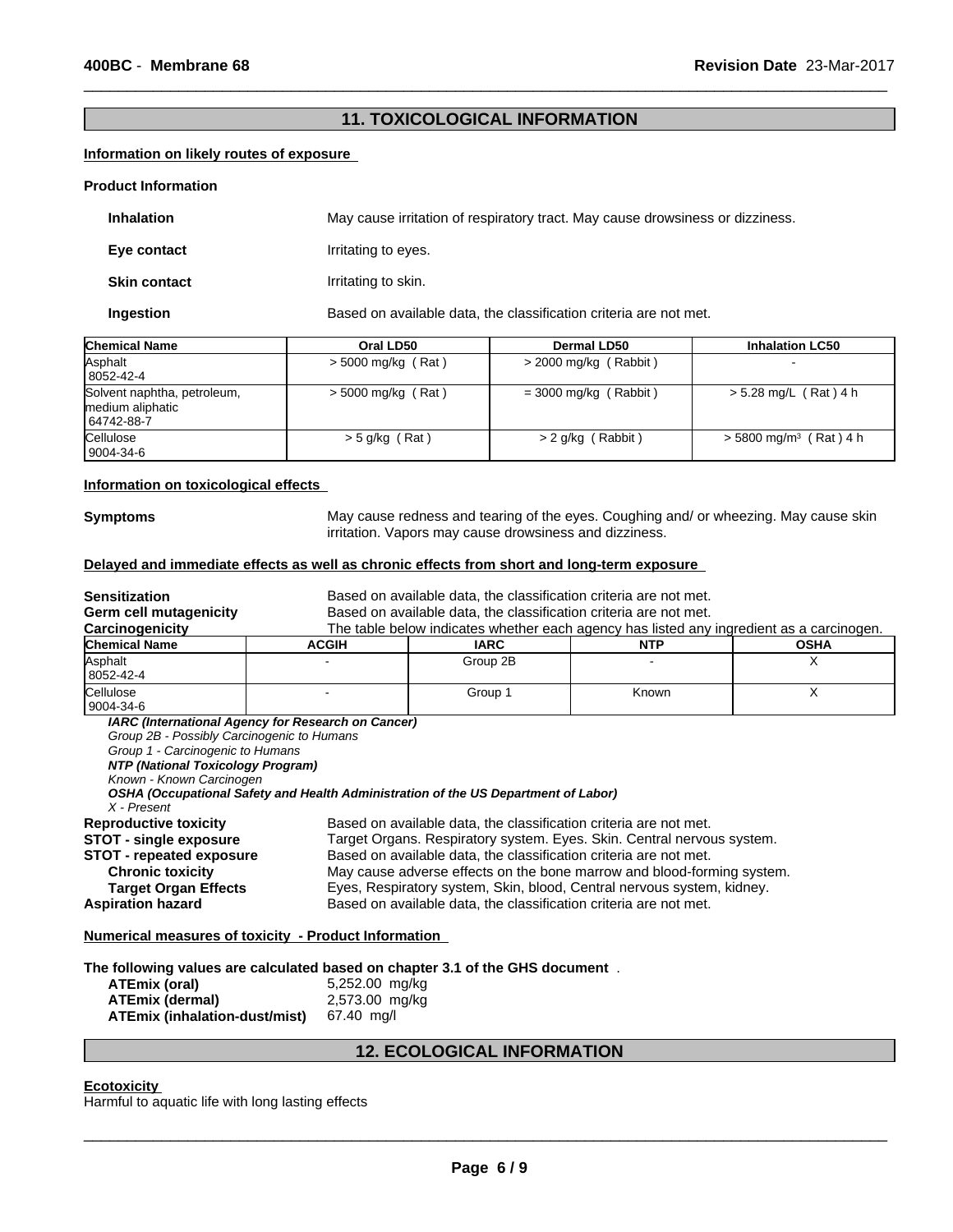# 23 % of the mixture consists of components(s) of unknown hazards to the aquatic environment

| <b>Chemical Name</b>                                          | Algae/aquatic plants                                   | Fish                                              | Crustacea                            |
|---------------------------------------------------------------|--------------------------------------------------------|---------------------------------------------------|--------------------------------------|
| Solvent naphtha, petroleum,<br>medium aliphatic<br>64742-88-7 | 450: 96 h Pseudokirchneriella<br>subcapitata mg/L EC50 | 800: 96 h Pimephales promelas<br>mg/L LC50 static | 100: 48 h Daphnia magna mg/L<br>EC50 |

 $\overline{\phantom{a}}$  ,  $\overline{\phantom{a}}$  ,  $\overline{\phantom{a}}$  ,  $\overline{\phantom{a}}$  ,  $\overline{\phantom{a}}$  ,  $\overline{\phantom{a}}$  ,  $\overline{\phantom{a}}$  ,  $\overline{\phantom{a}}$  ,  $\overline{\phantom{a}}$  ,  $\overline{\phantom{a}}$  ,  $\overline{\phantom{a}}$  ,  $\overline{\phantom{a}}$  ,  $\overline{\phantom{a}}$  ,  $\overline{\phantom{a}}$  ,  $\overline{\phantom{a}}$  ,  $\overline{\phantom{a}}$ 

# **Persistence and degradability**

No information available.

# **Bioaccumulation**

| <b>Chemical Name</b> | coefficient<br><b>Partition</b> |
|----------------------|---------------------------------|
| Asphalt<br>8052-42-4 |                                 |

# **Other adverse effects**

No information available

| <b>13. DISPOSAL CONSIDERATIONS</b>                   |                                                                                                        |  |
|------------------------------------------------------|--------------------------------------------------------------------------------------------------------|--|
| Waste treatment methods<br><b>Disposal of wastes</b> | Disposal should be in accordance with applicable regional, national and local laws and<br>regulations. |  |
| Contaminated packaging                               | Do not reuse container.                                                                                |  |
| <b>US EPA Waste Number</b>                           | D <sub>001</sub>                                                                                       |  |

# **14. TRANSPORT INFORMATION**

|--|

Not regulated (If shipped in NON BULK packaging by ground transport)

**TDG** Not regulated (If shipped in NON BULK packaging by ground transport)

# **IATA**

| 18 I B                    |                              |
|---------------------------|------------------------------|
| UN/ID no                  | UN1999                       |
| Proper shipping name      | Tars, liquid                 |
| <b>Hazard Class</b>       | 3                            |
| <b>Packing Group</b>      | Ш                            |
| <b>ERG Code</b>           | 3L                           |
| <b>Special Provisions</b> | A3                           |
| <b>Description</b>        | UN1999, Tars, liquid, 3, III |
| <b>IMDG</b>               |                              |
| UN/ID no                  | UN1999                       |
| Proper shipping name      | Tars, liquid                 |
|                           |                              |

| UN/ID no                  | UN1999                                    |
|---------------------------|-------------------------------------------|
| Proper shipping name      | Tars, liquid                              |
| <b>Hazard Class</b>       | 3                                         |
| <b>Packing Group</b>      | Ш                                         |
| EmS-No                    | $F-E. S-E$                                |
| <b>Special Provisions</b> | 955                                       |
| <b>Description</b>        | UN1999, Tars, liquid, 3, III, (42°C c.c.) |

# **15. REGULATORY INFORMATION**

| <b>International Inventories</b> |     |
|----------------------------------|-----|
| TSCA                             | Cor |
| <b>DSL/NDSL</b>                  | Cor |

# **Complies Complies**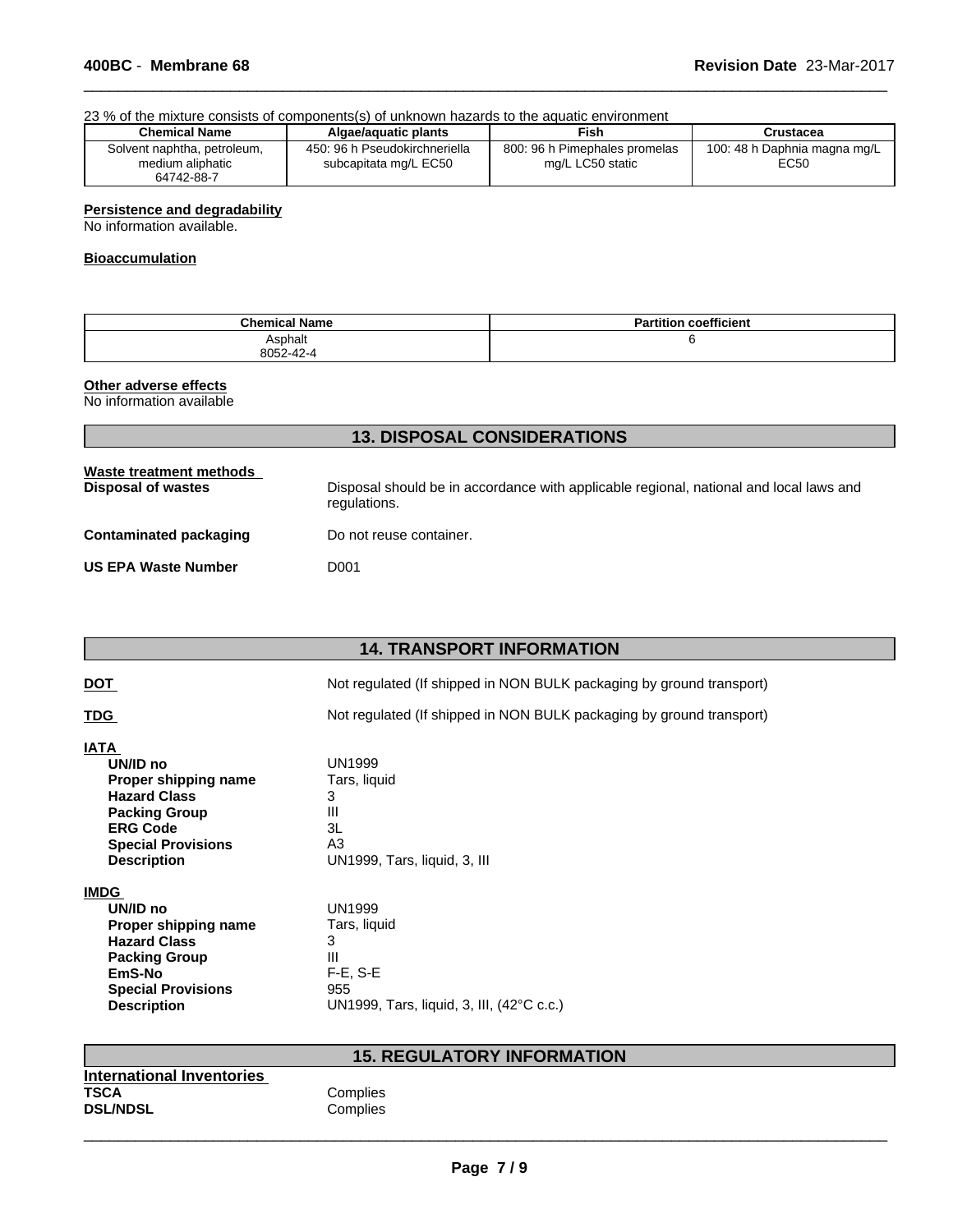| <b>EINECS/ELINCS</b> | Complies |
|----------------------|----------|
| <b>IECSC</b>         | Complies |
| KECL                 | Complies |
| <b>PICCS</b>         | Complies |
| <b>AICS</b>          | Complies |

# **Legend:**

**TSCA** - United States Toxic Substances Control Act Section 8(b) Inventory **DSL/NDSL** - Canadian Domestic Substances List/Non-Domestic Substances List **EINECS/ELINCS** - European Inventory of Existing Chemical Substances/European List of Notified Chemical Substances **ENCS** - Japan Existing and New Chemical Substances **IECSC** - China Inventory of Existing Chemical Substances **KECL** - Korean Existing and Evaluated Chemical Substances **PICCS** - Philippines Inventory of Chemicals and Chemical Substances

**AICS** - Australian Inventory of Chemical Substances

# **US Federal Regulations**

# **SARA 313**

Section 313 of Title III of the Superfund Amendments and Reauthorization Act of 1986 (SARA). This product does not contain any chemicals which are subject to the reporting requirements of the Act and Title 40 of the Code of Federal Regulations, Part 372

 $\overline{\phantom{a}}$  ,  $\overline{\phantom{a}}$  ,  $\overline{\phantom{a}}$  ,  $\overline{\phantom{a}}$  ,  $\overline{\phantom{a}}$  ,  $\overline{\phantom{a}}$  ,  $\overline{\phantom{a}}$  ,  $\overline{\phantom{a}}$  ,  $\overline{\phantom{a}}$  ,  $\overline{\phantom{a}}$  ,  $\overline{\phantom{a}}$  ,  $\overline{\phantom{a}}$  ,  $\overline{\phantom{a}}$  ,  $\overline{\phantom{a}}$  ,  $\overline{\phantom{a}}$  ,  $\overline{\phantom{a}}$ 

| SARA 311/312 Hazard Categories    |     |  |
|-----------------------------------|-----|--|
| Acute health hazard               | Yes |  |
| <b>Chronic Health Hazard</b>      | No  |  |
| <b>Fire hazard</b>                | Yes |  |
| Sudden release of pressure hazard | No  |  |
| <b>Reactive Hazard</b>            | N٥  |  |

# **CWA (Clean Water Act)**

This product does not contain any substances regulated as pollutants pursuant to the Clean Water Act (40 CFR 122.21 and 40 CFR 122.42)

# **CERCLA**

This material, as supplied, does not contain any substances regulated as hazardous substances under the Comprehensive Environmental Response Compensation and Liability Act (CERCLA) (40 CFR 302) or the Superfund Amendments and Reauthorization Act (SARA) (40 CFR 355). There may be specific reporting requirements at the local, regional, or state level pertaining to releases of this material

# **US State Regulations**

#### **California Proposition 65**

This product contains the following Proposition 65 chemicals

| <b>Chemical Name</b>                       | California<br><b>Proposition 65</b> |  |
|--------------------------------------------|-------------------------------------|--|
| - 9004-34-6<br>∠ellulose                   | Carcinogen                          |  |
| <b>ILC</b> Ctate Dight to Know Pequiptions |                                     |  |

# **U.S. State Right-to-Know Regulations**

| <b>Chemical Name</b>                                          | New Jersey | <b>Massachusetts</b> | Pennsylvania |
|---------------------------------------------------------------|------------|----------------------|--------------|
| Asphalt<br>8052-42-4                                          |            |                      | ⌒            |
| Limestone<br>1317-65-3                                        |            |                      |              |
| Solvent naphtha, petroleum,<br>medium aliphatic<br>64742-88-7 |            |                      |              |
| Cellulose<br>9004-34-6                                        |            |                      |              |

# **U.S. EPA Label Information**

**EPA Pesticide Registration Number** Not applicable

# **16. OTHER INFORMATION, INCLUDING DATE OF PREPARATION OF THE LAST REVISION**